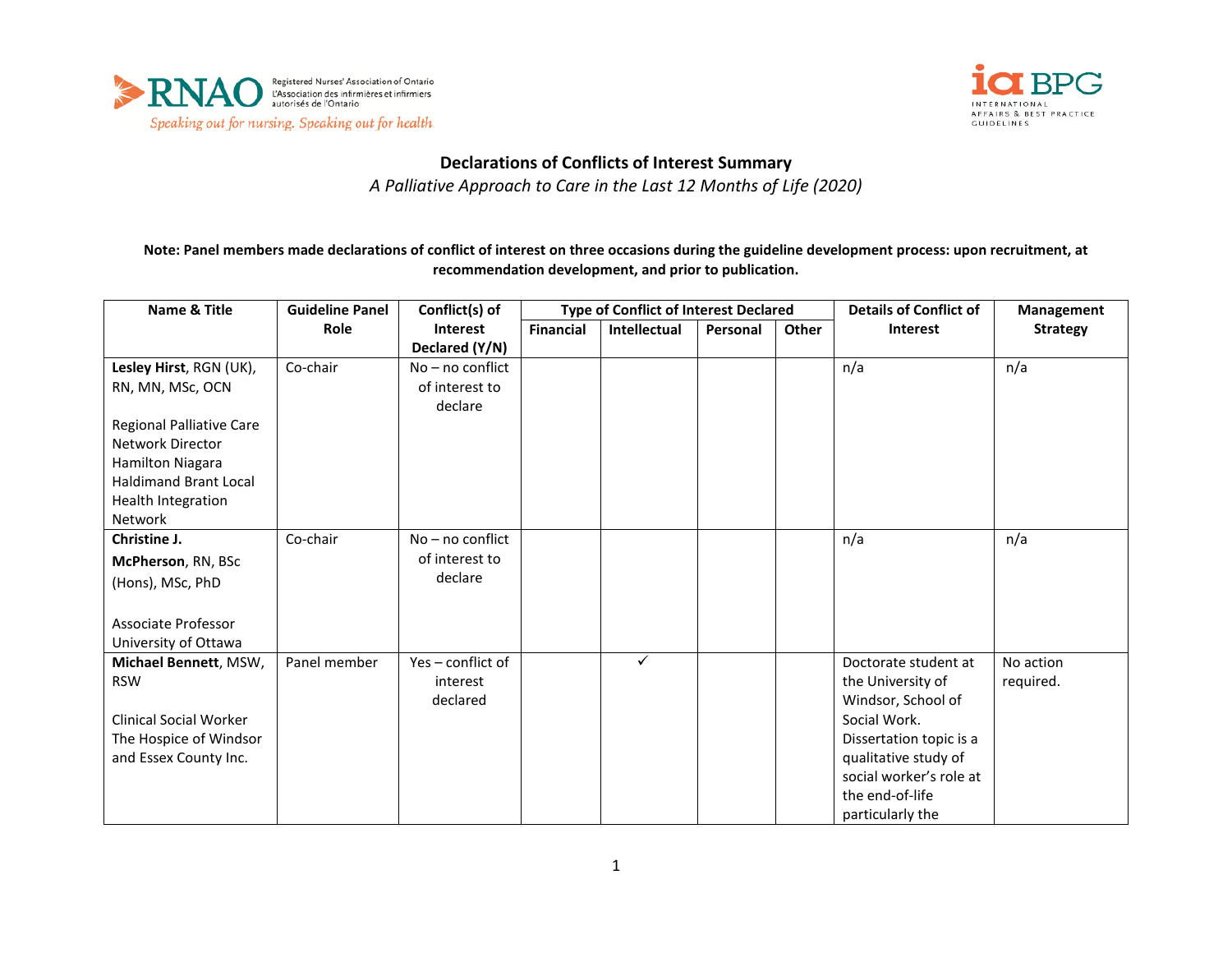



| Name & Title                                                                              | <b>Guideline Panel</b> | Conflict(s) of                                | <b>Type of Conflict of Interest Declared</b> |              |          | <b>Details of Conflict of</b> | Management                                                       |                 |
|-------------------------------------------------------------------------------------------|------------------------|-----------------------------------------------|----------------------------------------------|--------------|----------|-------------------------------|------------------------------------------------------------------|-----------------|
|                                                                                           | Role                   | Interest<br>Declared (Y/N)                    | <b>Financial</b>                             | Intellectual | Personal | Other                         | <b>Interest</b>                                                  | <b>Strategy</b> |
|                                                                                           |                        |                                               |                                              |              |          |                               | assessment and<br>treatment of sexuality<br>and intimacy issues. |                 |
| Christine Bigelow, RN,<br>BScN, CHPCN(C)                                                  | Panel member           | No - no conflict<br>of interest to<br>declare |                                              |              |          |                               | n/a                                                              | n/a             |
| Palliative Pain and<br><b>Symptom Management</b><br>Consultant<br>Director, HPC           |                        |                                               |                                              |              |          |                               |                                                                  |                 |
| <b>Consultation Services</b>                                                              |                        |                                               |                                              |              |          |                               |                                                                  |                 |
| Jennifer Bilbie, RN,<br><b>BScN, MCISc</b><br>Extendicare Long-Term<br>Care Consultant    | Panel member           | No - no conflict<br>of interest to<br>declare |                                              |              |          |                               | n/a                                                              | n/a             |
| <b>BScN Student until May</b><br>2017, Trent<br>University/George<br><b>Brown College</b> |                        |                                               |                                              |              |          |                               |                                                                  |                 |
| Melody Boyd, RN, BScN,<br>MSc, MN<br>Operations Director,                                 | Panel member           | No - no conflict<br>of interest to<br>declare |                                              |              |          |                               | n/a                                                              | n/a             |
| <b>Oncology and Mental</b><br>Health, Royal Victoria<br>Regional Health Centre            |                        |                                               |                                              |              |          |                               |                                                                  |                 |
| Nancy Campbell, RN,<br>BN, MSc<br>Coordinator, Medical                                    | Panel member           | No - no conflict<br>of interest to<br>declare |                                              |              |          |                               | n/a                                                              | n/a             |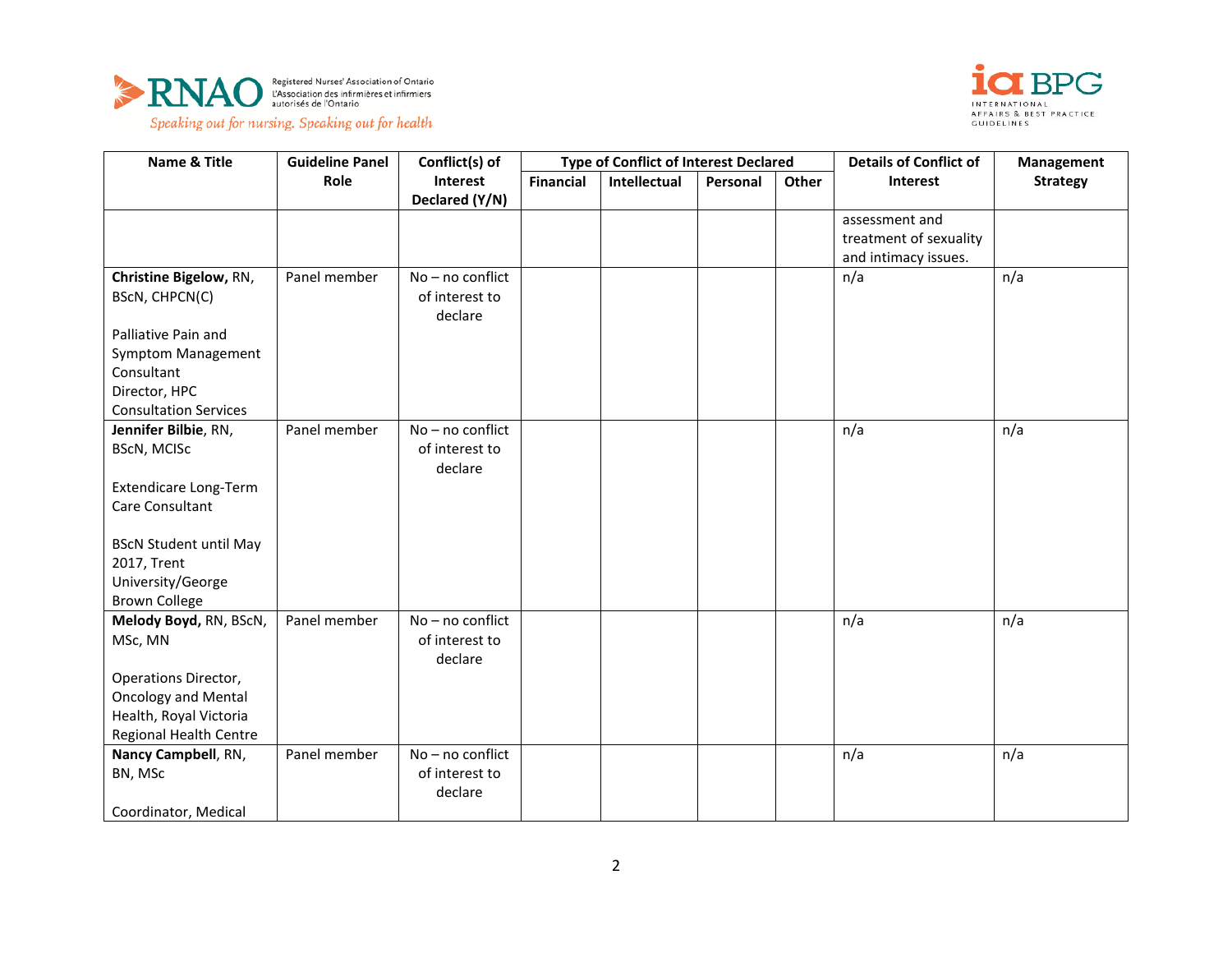



Speaking out for nursing. Speaking out for health.

| Name & Title               | <b>Guideline Panel</b> | Conflict(s) of                       | <b>Type of Conflict of Interest Declared</b> |              |              |       | <b>Details of Conflict of</b> | <b>Management</b> |
|----------------------------|------------------------|--------------------------------------|----------------------------------------------|--------------|--------------|-------|-------------------------------|-------------------|
|                            | Role                   | Interest                             | <b>Financial</b>                             | Intellectual | Personal     | Other | Interest                      | <b>Strategy</b>   |
|                            |                        | Declared (Y/N)                       |                                              |              |              |       |                               |                   |
| Assistance in Dying        |                        |                                      |                                              |              |              |       |                               |                   |
| Alberta Health             |                        |                                      |                                              |              |              |       |                               |                   |
| Services-South Zone        |                        |                                      |                                              |              |              |       |                               |                   |
| Bev Hall, PSW              | Panel member           | $No - no$ conflict<br>of interest to |                                              |              |              |       | n/a                           | n/a               |
| Day Wellness               |                        | declare                              |                                              |              |              |       |                               |                   |
| Coordinator, Stedman       |                        |                                      |                                              |              |              |       |                               |                   |
| Hospice/Hankinson<br>House |                        |                                      |                                              |              |              |       |                               |                   |
| <b>Mahoganie Hines, RN</b> | Panel member           | Yes-conflict of                      |                                              | $\checkmark$ | $\checkmark$ |       | Facilitates                   | No action         |
| BScN (Hons.), CHPCN(C)     |                        | interest                             |                                              |              |              |       | fundamentals of HPC           | required.         |
|                            |                        | declared                             |                                              |              |              |       | core and enhanced             |                   |
| Palliative Pain and        |                        |                                      |                                              |              |              |       | course, CAPCE course          |                   |
| Symptom Management         |                        |                                      |                                              |              |              |       | as part of role as a          |                   |
| Consultant, Hospice        |                        |                                      |                                              |              |              |       | PPSMC. No additional          |                   |
| Niagara                    |                        |                                      |                                              |              |              |       | compensation on top           |                   |
|                            |                        |                                      |                                              |              |              |       | of salary for teaching        |                   |
|                            |                        |                                      |                                              |              |              |       | these courses.                |                   |
|                            |                        |                                      |                                              |              |              |       | Policy & Political            |                   |
|                            |                        |                                      |                                              |              |              |       | <b>Action Executive</b>       |                   |
|                            |                        |                                      |                                              |              |              |       | Network Officer for           |                   |
|                            |                        |                                      |                                              |              |              |       | <b>RNAO Palliative Care</b>   |                   |
|                            |                        |                                      |                                              |              |              |       | Nurses Interest Group         |                   |
|                            |                        |                                      |                                              |              |              |       | Secretary/treasurer           |                   |
|                            |                        |                                      |                                              |              |              |       | for Canadian Hospice          |                   |
|                            |                        |                                      |                                              |              |              |       | <b>Palliative Care</b>        |                   |
|                            |                        |                                      |                                              |              |              |       | Association                   |                   |
| Karen Johansen, RN,        | Panel member           | No - no conflict                     |                                              |              |              |       | n/a                           | n/a               |
| BScN, MN, CHPCN(c)         |                        | of interest to<br>declare            |                                              |              |              |       |                               |                   |
| <b>Advanced Practice</b>   |                        |                                      |                                              |              |              |       |                               |                   |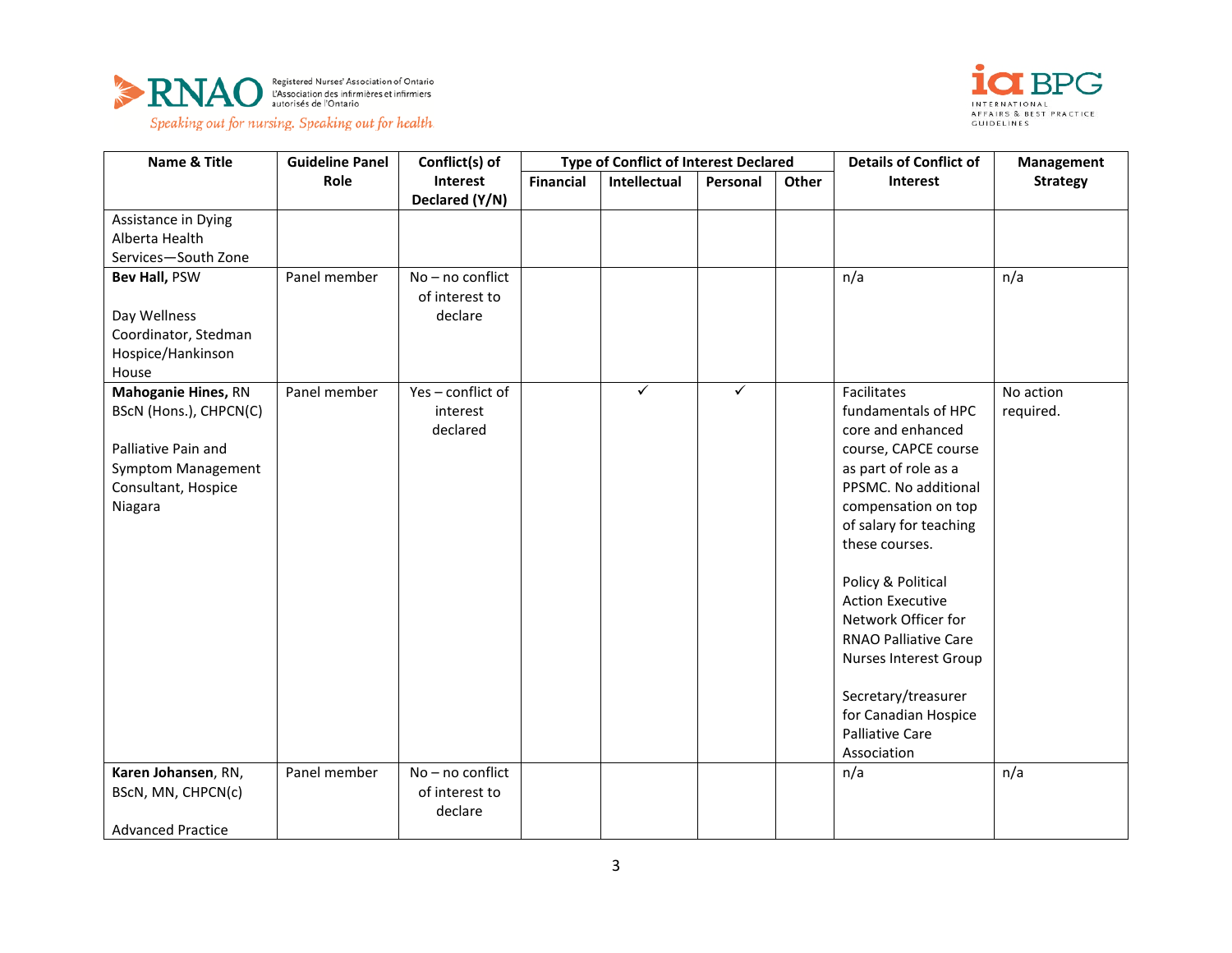





| <b>Name &amp; Title</b>       | <b>Guideline Panel</b> | Conflict(s) of                       | <b>Type of Conflict of Interest Declared</b> |              |          | <b>Details of Conflict of</b> | Management             |                   |
|-------------------------------|------------------------|--------------------------------------|----------------------------------------------|--------------|----------|-------------------------------|------------------------|-------------------|
|                               | Role                   | Interest                             | <b>Financial</b>                             | Intellectual | Personal | Other                         | <b>Interest</b>        | <b>Strategy</b>   |
|                               |                        | Declared (Y/N)                       |                                              |              |          |                               |                        |                   |
| Nurse, Sunnybrook             |                        |                                      |                                              |              |          |                               |                        |                   |
| <b>Health Sciences Centre</b> |                        |                                      |                                              |              |          |                               |                        |                   |
| Andrea Kay, RN                | Panel member           | $No - no$ conflict<br>of interest to |                                              |              |          |                               | n/a                    | n/a               |
| Manager Labour                |                        | declare                              |                                              |              |          |                               |                        |                   |
| Relations, East District      |                        |                                      |                                              |              |          |                               |                        |                   |
| Service Team, Ontario         |                        |                                      |                                              |              |          |                               |                        |                   |
| Nurses' Association           |                        |                                      |                                              |              |          |                               |                        |                   |
| Rosella M. Kinoshameg,        | Panel member           | No - no conflict                     |                                              |              |          |                               | n/a                    | n/a               |
| RN, BScN, DSL(hc)             |                        | of interest to<br>declare            |                                              |              |          |                               |                        |                   |
| Consultant, Anishinaabe       |                        |                                      |                                              |              |          |                               |                        |                   |
| Spirit Journey, Palliative    |                        |                                      |                                              |              |          |                               |                        |                   |
| Care Wiikwemkoong             |                        |                                      |                                              |              |          |                               |                        |                   |
| <b>Unceded Territory</b>      |                        |                                      |                                              |              |          |                               |                        |                   |
| Albert Kirshen, MD,           | Panel member           | Yes-conflict of                      |                                              | ✓            | ✓        |                               | Personal view against  | No action         |
| MSC, MMedED, FRCPC,           |                        | interest                             |                                              |              |          |                               | medical assistance in  | required.         |
| <b>FACP</b>                   |                        | declared                             |                                              |              |          |                               | dying but active in    |                   |
|                               |                        |                                      |                                              |              |          |                               | promoting patients     | Areas not within  |
| Consultant, Geriatric         |                        |                                      |                                              |              |          |                               | rights                 | scope of research |
| and Internal Medicine,        |                        |                                      |                                              |              |          |                               |                        | questions.        |
| Temmy Latner Center           |                        |                                      |                                              |              |          |                               | Personal opinion that  |                   |
| for Palliative Care           |                        |                                      |                                              |              |          |                               | the research about     |                   |
|                               |                        |                                      |                                              |              |          |                               | end-of-life hydration  |                   |
|                               |                        |                                      |                                              |              |          |                               | provides               |                   |
|                               |                        |                                      |                                              |              |          |                               | contradictory opinions |                   |
|                               |                        |                                      |                                              |              |          |                               | and pros and cons      |                   |
| Trish Lafantaisie, RN,        | Panel member           | No - no conflict                     |                                              |              |          |                               | n/a                    | n/a               |
| BScN, CHPCN(c)                |                        | of interest to                       |                                              |              |          |                               |                        |                   |
|                               |                        | declare                              |                                              |              |          |                               |                        |                   |
| Clinical Lead,                |                        |                                      |                                              |              |          |                               |                        |                   |
| <b>Community Palliative</b>   |                        |                                      |                                              |              |          |                               |                        |                   |